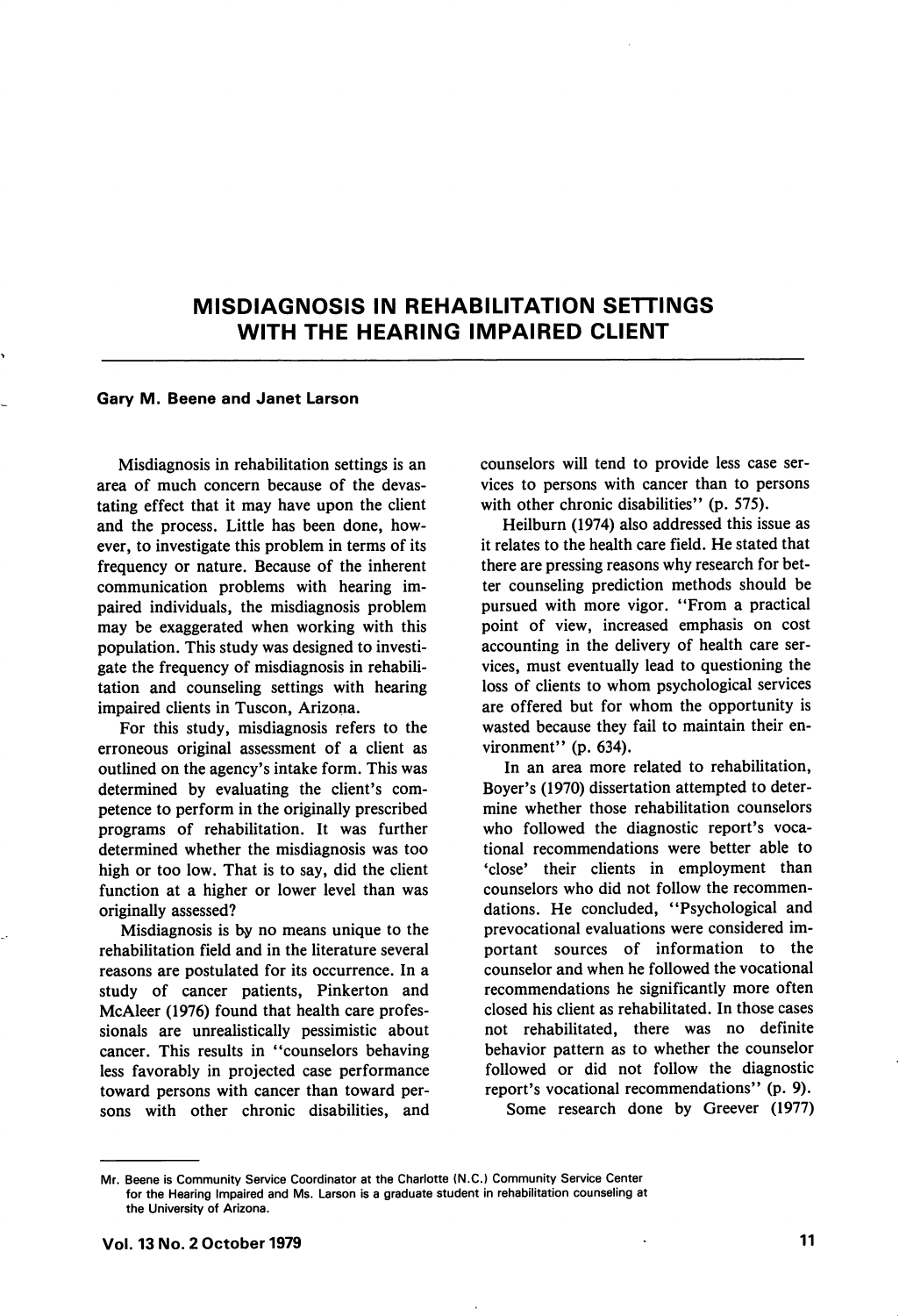suggests that counselor bias may be a possible reason for misdiagnosis. She explains: "A large percentage of vocational rehabilitation clients are from low income groups. Negative counselor attitudes toward these groups could reduce the effectiveness of vocational rehabili tation services and possibly increase the likeli hood that some clients will not successfully complete their rehabilitation program" (p. 139).

Very little has been done regarding misdiagnosis with a deaf client population. How ever, an article by Jeter (1976), even though she was not studying misdiagnosis, points to the potential seriousness of this matter. She found in a nationwide study of 221 psychiatric patients who had been hospitalized from 1 to 52 years (with a mean state of 13.5 years), 46.6% had a hearing loss of at least 25 dB. In addition, 27.6% of the sample had a signifi cant sensorineural hearing loss. To relate this data to the diagnosis problem, it might make one suspect that some of the patients were in need of services as deaf persons rather than psychiatric services.

The question posed by the research which follows has not been previously asked with regard to the hearing impaired client, nor does the literature address itself to this problem specifically. As a result, the researchers felt that it would be presumptous to hypothesize an expected outcome without adequate infor mation upon which to base an hypothesis. Instead, this project was designed to sample what is happening in terms of the diagnoses of hearing impaired clients.

# METHOD

Subjects:

Seven counselors who work with hearing impaired clients in various rehabilitation set tings in Tucson, Arizona were chosen as the subjects for this study. Two of the counselors worked with the Department of Vocational Rehabilitation, one with the Community Out reach Program for the deaf (a community ser vice agency for hearing impaired persons), one with Goodwill Industries, one with the Model Demonstration Program at the University of Arizona, one with Beacon Foundation, and one with the Independent Living and Training Program (a halfway house for young adult deaf persons). All seven counselors had been working wth their clients for a minimum of six months.

### Instruments:

An information sheet, which was accom panied with instructions, was given to each of the counselors to record the reevaluation infor mation. Spaces were provided on the informa tion sheet for the counselors to indicate, on a four-point scale, the degree of agreement with their original diagnosis ranging from \*'Strong ly Agree" to "Strongly Disagree".

The obvious threat to validity associated with the use of this instrument is the integrity of the individual counselors. However, they were all assured that the individual informa tion sheets would be kept strictly confidential so there should have been nothing to gain or lose personally.

Procedure:

Each counselor was contacted and asked if he/she would be willing to participate in a research project involving rehabilitation diagnosis. If they agreed, an appointment was made to briefly explain the nature of the research, give them the instruction and infor mation sheets, and answer any questions they might have. They were asked to pull five of their hearing impaired clients' files at random and reevaluate the original diagnosis. They were then instructed to mark the appropriate box indicating their present degree of agree ment with that diagnosis. If they disagreed or strongly disagreed, they were asked to indicate whether they now believed the original diagnosis to be too high or too low for the client. They were each given approximately a week to finish this process. For more complete details regarding the instructions, please con tact the authors.

### Limitations:

The primary limitation that the researchers are aware of is a statistical one. Because a counselor and a client should never knowingly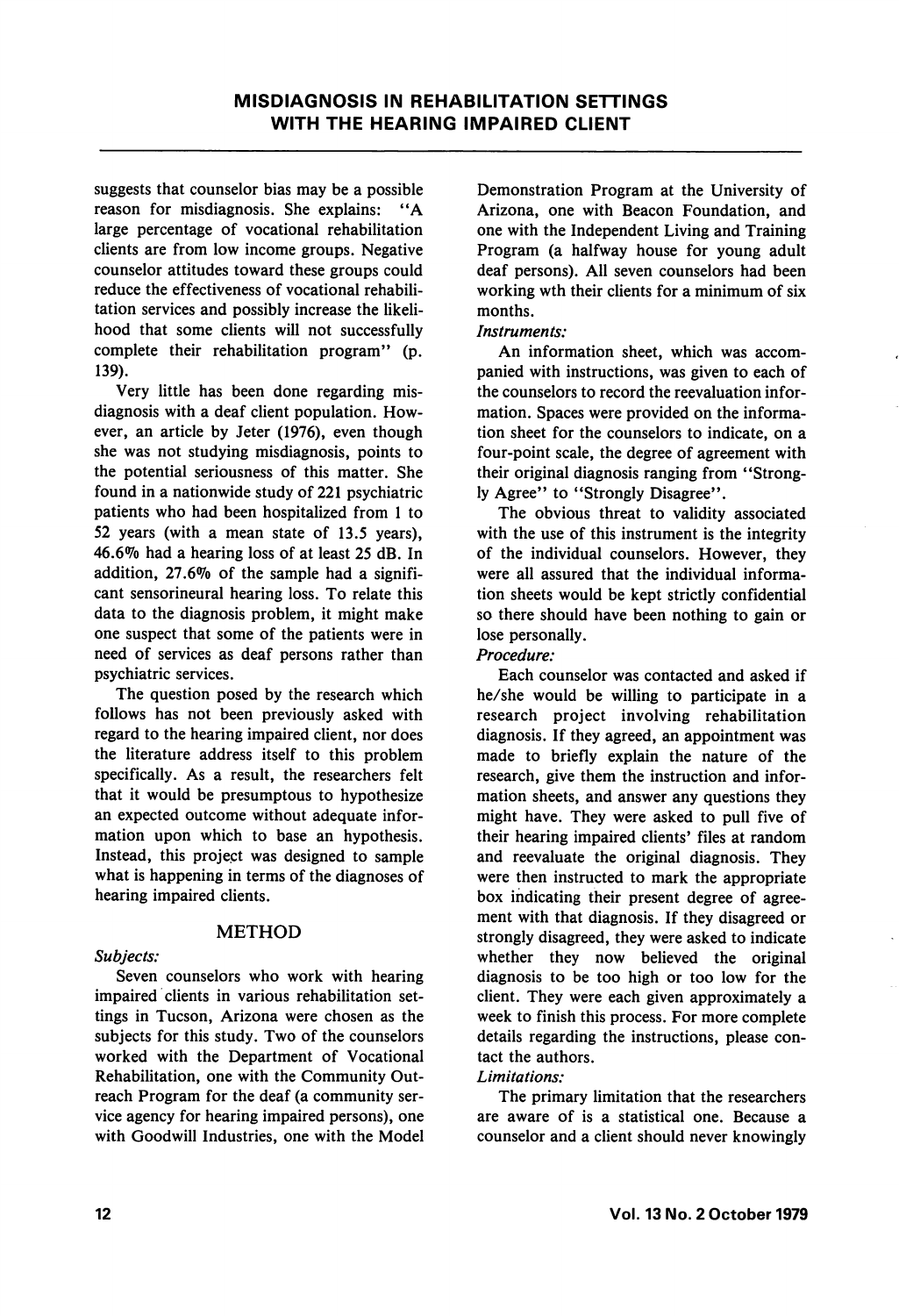agree to a rehabilitation plan that is too diffi cult for the client to perform in successfully, we should not have any clients originally diagnosed as being incompetent. Instead, the requirements for the clients' success in the given rehabilitation program would simply be reduced. However, in order to run the kappa statistics, the reevaluation agreements with the original diagnoses were divided evenly and placed in the appropriate cells "A" and "D" of the decision matrix.

### RESULTS

The mean level of reevaluation agreement with the original diagnosis was  $65.7\%$  with a range of 40% agreement by two counselors to 100% agreement by one counselor. 22.8% of the reevaluations indicated that the counselors now believe that the original diagnosis was too high and 11.4% of the original diagnoses were reevaluated as being too low.

Table I shows the number of original diagnosis/reevaluation agreements, the number of original diagnoses that were reeval uated as being too high or too low.

#### TABLE I

REEVALUATIONS OF ORIGINAL DIAGNOSES

| <b>Subjects</b> | Agree | <b>Disagree</b><br><b>High</b> | <b>Disagree</b><br>Low |
|-----------------|-------|--------------------------------|------------------------|
|                 | 3     | 2                              | 0                      |
| 2               | 4     | 1                              | 0                      |
| 3               | 3     |                                |                        |
| 4               | 2     | 3                              | 0                      |
| 5               | 4     | 0                              |                        |
| 6               | 2     |                                | $\mathbf{2}$           |
| 7               | 5     | O                              |                        |
|                 | 23    |                                |                        |

The information from Table I was then com piled and expressed as proportions on a deci sion matrix, with the proportion of original diagnosis/reevaluation agreements divided evenly and placed in cells "A" and "D".

|                            | <b>Original Assessment</b> |               | Totals |
|----------------------------|----------------------------|---------------|--------|
|                            | competent                  | not competent |        |
| competent                  | .329                       | .114          | .443   |
| not<br>competent<br>Totals | .228                       | .328          | .556   |
|                            | .557                       | .442          |        |

Cohen's (1960) kappa statistic (K) formulas were then applied to the data contained in the decision matrix in order to measure the degree of agreement uncontaminated by chance.

The statistical procedures employed are described below:

First, kappa was figured using the formula,

 $K = \frac{P_0 - P_c}{1 - P_c}$  $1 - \text{Pc}$ where  $Po = cells (A + D)$ and Pc =  $(a + b) (a + c) +$  $(c + d) (b + d)$ 

For this data  $K = .326$ 

Second, the maximum value of kappa (K max) was figured by (a) adjusting the cell values in the decision matrix to reflect the max imum possible number of agreements consis tent with the observed marginal proportions and (b) calculating K using these adjusted values.

|                                         | <b>Original Assessment</b> | <b>Totals</b> |      |  |
|-----------------------------------------|----------------------------|---------------|------|--|
|                                         | competent                  | not competent |      |  |
| competent<br>not<br>competent<br>Totals | .443                       | 0             | .443 |  |
|                                         | .114                       | .442          | .556 |  |
|                                         | .557                       | .442          |      |  |

For this data K max  $= .773$ 

Third, kappa is corrected by dividing kappa by the maximum possible value for kappa.

|       | = | .326 | $=$ | .422 |
|-------|---|------|-----|------|
| K max |   | .773 |     |      |

This may be interpreted as meaning there is uncontaminated by chance, a 42.2% agree ment rate between the original diagnosis and the reevaluation of the clients. The reverse would be that 23.5% of the 65.7% agreement could be by chance. These figures would indi cate that there is an appreciable degree of diagnosis inconsistency.

The Tukey HSD statistic (Dinham, 1976) was also run on the data in Table I and the resulting HSD (Honestly Significant Dif ference) = 1.77, with d.f. = 3, 18 and ds.01. According to this statistic there is a significant difference between groups when the sample mean differences equal or exceed 1.77. As a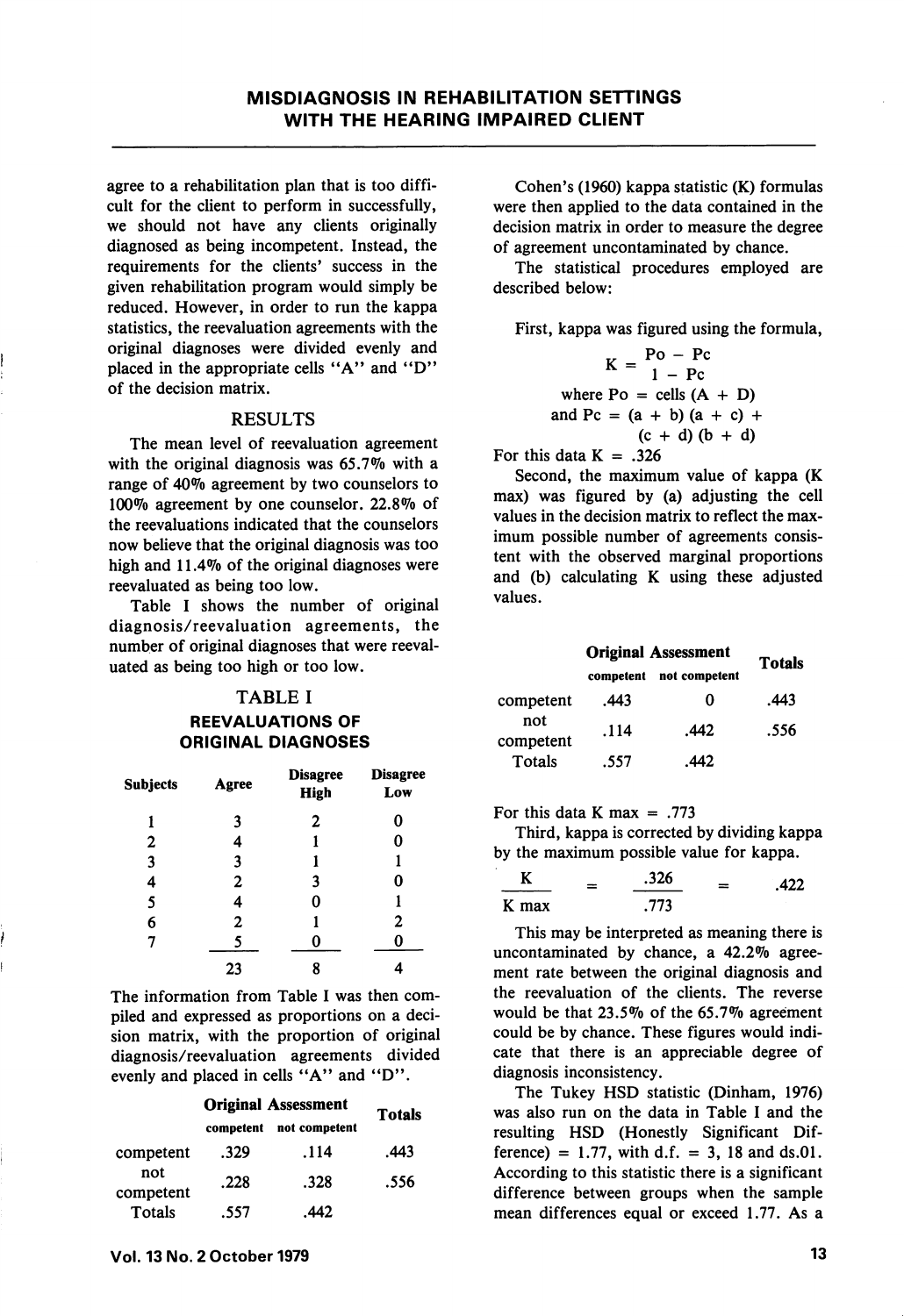result it can be seen that there is a significant difference between the agreement group and the high original diagnosis group, as well as, the agreement group and the low original diagnosis group. However, there is no signifi cant difference between the high and the low original diagnosis groups. We may interpret this to mean that there is no clear cut trend as to the directionality of the misdiagnosis.

# DISCUSSION

From these results several items should be noted. First, and most obvious, this study in dicates a considerable amount of misdiagnosis with hearing impaired clients in various rehabi litation settings. Whether the inconsistency is a function of the deaf client or some other factor inherent in diagnosis is not clear. This could be determined by investigating the diagnoses of several different client populations in rehabili tation settings and comparing the results of the different populations. If, in fact, there are more diagnosis problems with deaf than with other populations of rehabilitation clients, fur ther investigation should be done to determine why that is the case.

Another interesting area is that there were twice as many original diagnoses that were reevaluated as being too high than were reevaluated as being too low. However, because the sample size was not large enough, a significant difference between these two diagnoses could not be established.

This study should be replicated with a larger sample to determine conclusively whether there is a trend in the direction of misdiag nosis. If there is a trend, further research to determine why the trend exists should be con ducted.

It should be noted that there is no guarantee that the reevaluations are any more accurate than the original diagnoses. A long range study to determine the effectiveness of the rehabili tation program for the client after closure should also shed some light on the diagnosis question. In order to properly evaluate diagnoses by this method, it will also be necessary to include clients who were closed in 'Status 08' because it was determined that Vocational Rehabilitation services could not reasonably be expected to benefit the indivi dual in terms of employability. For example, if a person is closed for that reason and then is found to be gainfully employed upon reevaluation, the probability of an original misdiagnosis would be very high.

# SUMMARY

This study was designed to estimate the fre quency of misdiagnosjs in rehabilitation and counseling settings with hearing impaired clients. Seven counselors in six different rehabilitation agencies were asked to reevaluate the original diagnosis on five randomly selected clients. It was found that 65.7% of the reevaluations agreed with the original diagnosis, 22.8% of the reevaluations in dicated that the original diagnosis was too high, and 11.4% of the reevaluations indicated that the original diagnosis was too low. The kappa (corrected) statistic indicated that there was, uncontaminated by chance, a 42.2% agreement rate between the original diagnosis and the reevaluation of the clients. Further, the Tukey HSD statistic indicated that there was a significant difference between the agree ment group and the high original diagnosis group, as well as the agreement group and the low original diagnosis group. However, there was no significant difference between the high and low original diagnosis groups. These results indicate the potential need for future research in several areas.